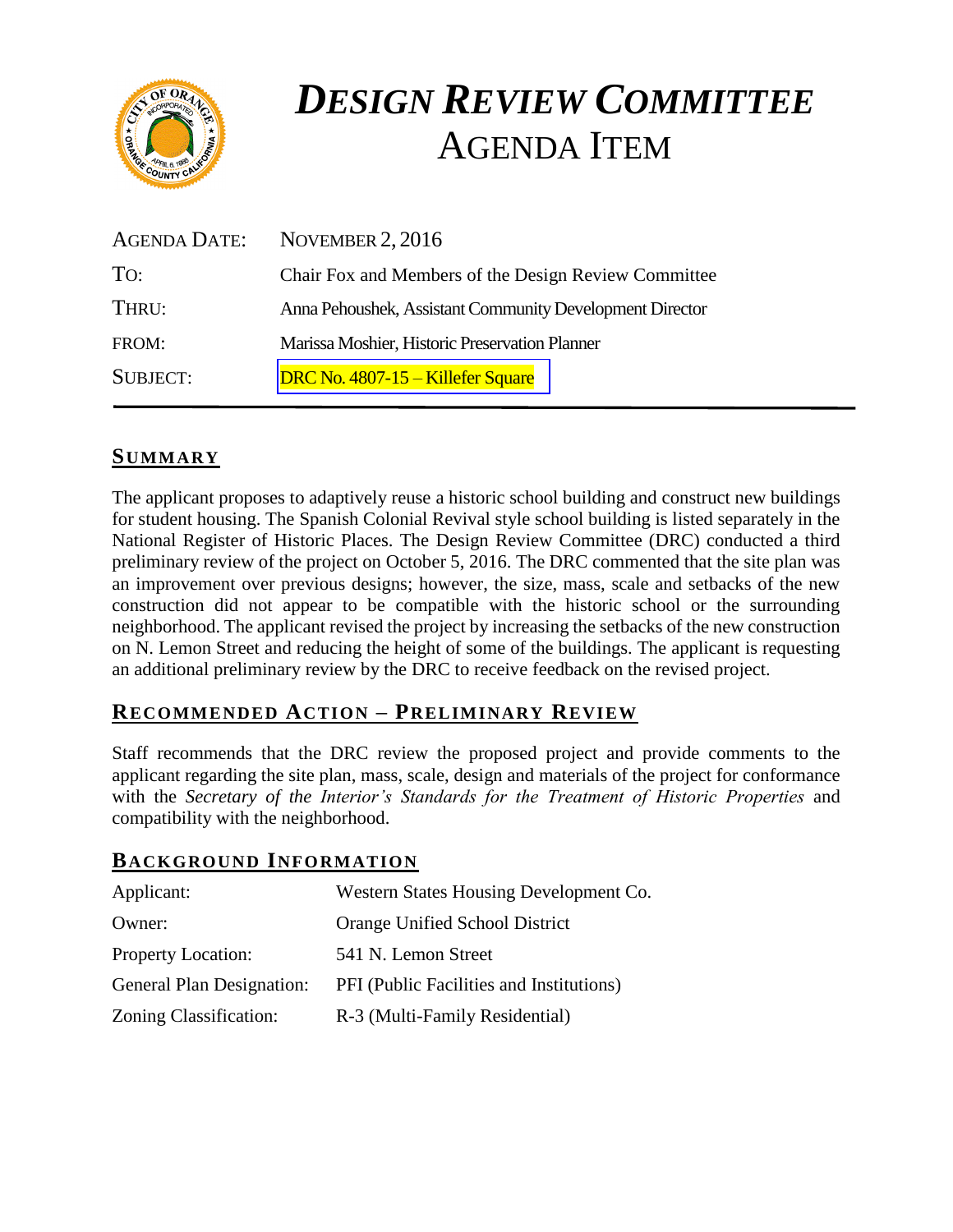| <b>Existing Development:</b>    | 9,900 SF former elementary school building, constructed in 1931<br>and separately listed in the National Register of Historic Places.<br>Two detached pre-fabricated classroom buildings and one storage<br>shed, constructed between 1980 and 1991. |  |
|---------------------------------|------------------------------------------------------------------------------------------------------------------------------------------------------------------------------------------------------------------------------------------------------|--|
| <b>Property Size:</b>           | 1.82 acres                                                                                                                                                                                                                                           |  |
| <b>Associated Applications:</b> | Specific Plan, Zone Change                                                                                                                                                                                                                           |  |
| Previous DRC Review:            | Preliminary reviews on September 2, 2015 and August 17, 2016                                                                                                                                                                                         |  |

# **PUB LIC NOTICE**

No Public Notice was required for the preliminary review of this project.

# **PROJECT DESCRIP TION**

The applicant proposes to convert the existing historic school building into student housing units and to construct new buildings containing additional student housing units. The proposal for rehabilitation of the historic school remains unchanged from the prior preliminary review. The major changes to the new construction include:

- Increase in the new building setbacks on N. Lemon Street from 8 feet to between 12 and 20 feet. The majority of the building walls will be set back 20 feet from the sidewalk. In some locations, stair wells will be set back by 12 feet.
- Reduction in overall height of largest new building. The building at the northwest corner of the site has been reduced from 58 feet to 47 feet. This includes the removal of one story of habitable area, so that the proposed building would be five stories, instead of six. The upper floor of this building will also be recessed an additional 17 feet from the building wall facing N. Lemon Street.
- Change from gable roof to flat roof for the majority of the new construction, including the three story buildings flanking the view corridor.
- The view corridor with playing fields and landscape areas allowing views of the historic school courtyard from N. Lemon Street has been retained.

# **HISTORIC SIGNIFICANCE**

Killefer School was designated in the National Register on April 7, 2015 under Criterion A (associated with events that have made a significant contribution to the broad patterns of our history) and Criterion C (embodies the distinctive characteristics of a type, period, or method of construction or represents the work of a master, or possesses high artistic values, or represents a significant and distinguishable entity whose components lack individual distinction). The significance of the property is summarized in the designation form:

The Lydia D. Killefer School is eligible for listing in the National Register of Historic Places at the local level of significance under Criterion A in the area of Social History for its association with school desegregation in Southern California. The period of significance under Criterion A is 1942-1944, reflecting the year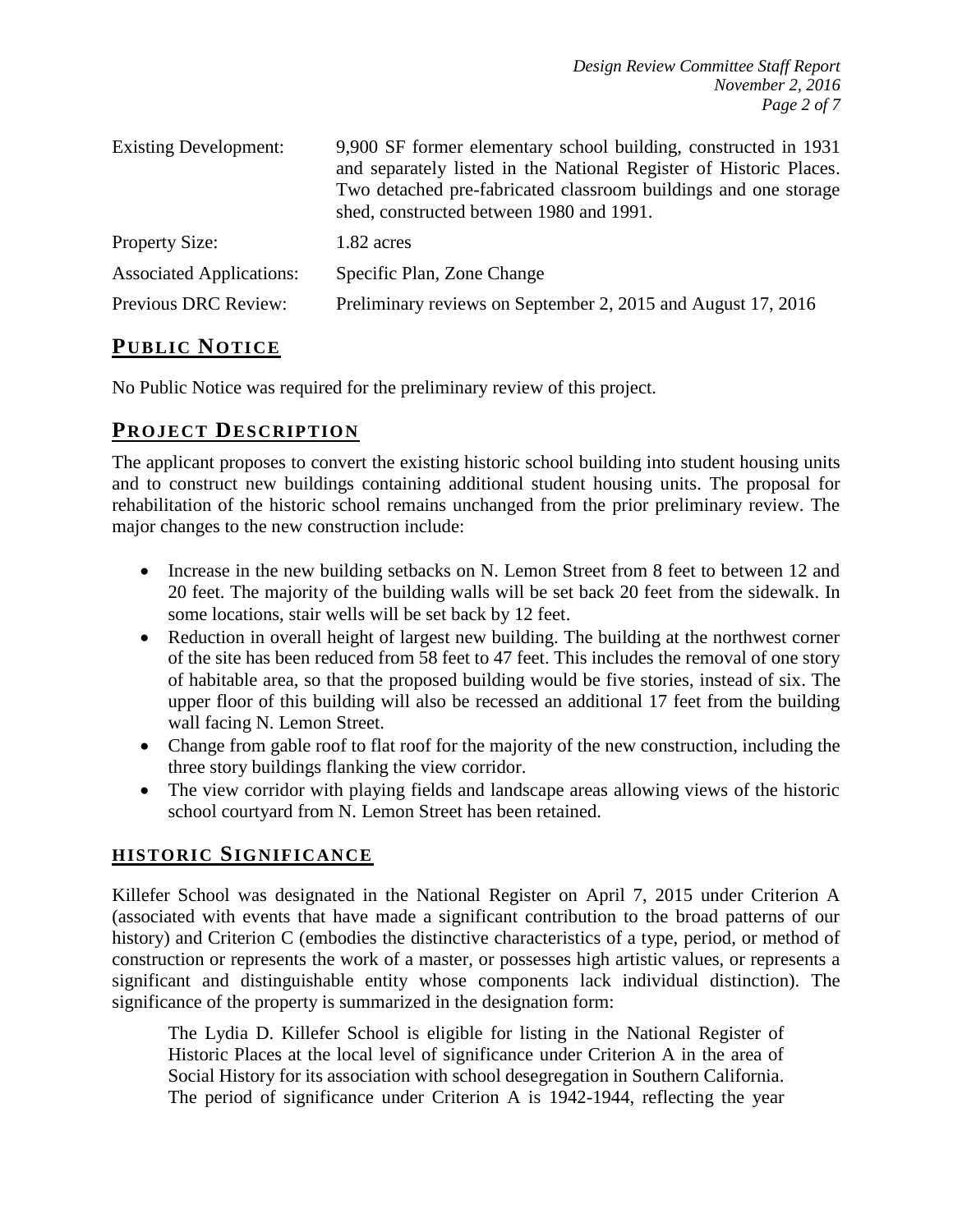during which the school began the process of voluntarily desegregating, through the year that the desegregation process was completed. The desegregation of Killefer School is particularly significant as it took place prior to the Méndez v. Westminster ruling in 1947 that required schools in Southern California to desegregate.

The Killefer School is eligible for listing in the National Register of Historic Places at the local level of significance under Criterion C in the area of Architecture as an excellent example of a Spanish Colonial Revival schoolhouse in Southern California. It is a rare intact example of a schoolhouse that pre-dates the 1933 Long Beach Earthquake. The period of significance under Criterion C is 1931, the date the school was constructed (Section 8, page 10).

Two classroom buildings located to the north and south of the schoolhouse and one storage shed were constructed between 1980 and 1991 and are identified as non-contributing resources in the designation form.

The LSA Historical Resources Impacts Analysis dated July 2016 identifies a more complete list of character-defining features:

- Spatial relationships between the main schoolhouse and the adjacent residential properties and streets, including the configuration of the landscaped setback and walkways on the east side of the building
- Roughly U-shaped plan with courtyard
- Low-pitched roof with tower and chimney
- Narrow eaves with exposed rafter tails
- Asymmetrical east elevation
- Arched openings and transoms
- Stucco wall cladding
- Octagonal tower (with bell, hardware, round tile vents, and cover-covered wood lattice railing
- Partially arcaded exterior walkways, including the square posts with chamfered corners and bull-nosed brackets that support the roof over the covered walkway
- Wood-framed, nine paned windows and their arrangement in singles and trios in the east elevation
- Wood-framed, three paned windows, including clerestory windows in the west façade
- Tiled steps and landings on the east elevation
- String course on arched entry in east elevation
- Copper rain gutters and downspouts
- Canale (round tile) vents
- Original carved wood doors
- Configuration of offices, classrooms, hallways, openings, etc.
- Hallway and other interior arches
- Wood floors
- Chalkboard supports and any original, intact chalkboards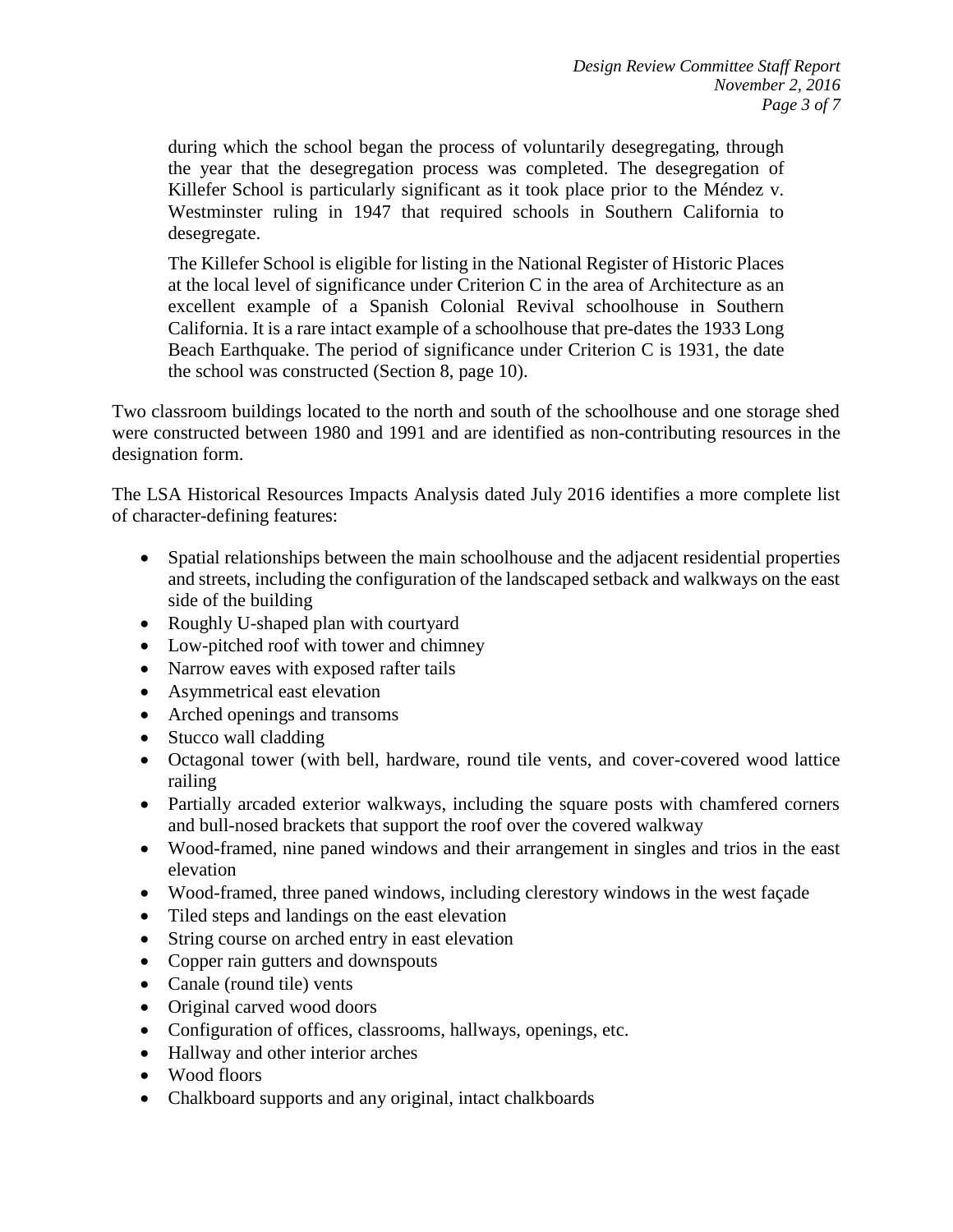- Original built-in cabinets, shelves, closets, etc.
- Exposed rafters in the northeastern classroom and north hallway

The applicant addressed treatment of the majority of the character-defining features of the building in the previous DRC review on October 5, 2016.

# **EXISTING SITE**

The site spans the width of the block between N. Olive and N. Lemon streets. It is developed with a 9,900 square foot Spanish Colonial Revival style elementary school building, constructed in 1931. The building is one story (20 feet tall) with a basement and has an octagonal bell tower over the primary entrance on the east elevation. The schoolhouse has a U-shaped plan, surrounding a courtyard which opened onto a play yard when the school was in use. The courtyard is visible on the west side of the property from N. Lemon Street. A raised, partially arcaded, concrete exterior walkway runs on three sides of the courtyard and serves as a corridor providing access to the classrooms and offices. At the center of the west elevation, facing the courtyard, the corridor expands into the courtyard area to create a raised stage with an arched surround. To the north and south of the schoolhouse are two non-contributing classroom buildings and a storage shed. The remainder of the site is paved for use as a surface parking lot.

# **EXISTING AREA CONTEXT**

The property is located north of the Walnut Street boundary of the National Register and local Old Towne historic districts. To the west are industrial and residential properties, zoned M-2 and R-2- 6 respectively. Properties immediately to the west across N. Lemon Street are located within the boundary of the Old Towne historic districts. To the south and east is a mix of single and multifamily residential properties, zoned R-2-6. Immediately to the north are residential properties and property owned by the Orange Unified School District, which operates the Richland Continuation High School. Property to the north also contains the non-profit Friendly Center and Killefer Park.

The surrounding area is characterized primarily by one story single family residences. The houses are modest with consistent front and side yards setbacks that create the established low-scale residential character of the neighborhood. The majority of the houses were constructed in the first half of the  $20<sup>th</sup>$  century and reflect a typical detached single-family residential pattern of development from that period. Industrial properties are located to the northwest of the project site, primarily along the railroad corridor. These properties contain one story warehouse and manufacturing buildings. The majority of the buildings are set back from the street and appear to be between 20 and 30 feet tall. Within the streetscape, the buildings appear as low-scale, horizontal developments (See Attachment 3: Context Photographs).

# **EVALUATION CRITERIA**

Orange Municipal Code (OMC) Section 17.10.070 establishes the general criteria the DRC should use when reviewing the project. This section states the following:

The project shall have an internally consistent, integrated design theme, which is reflected in the following elements: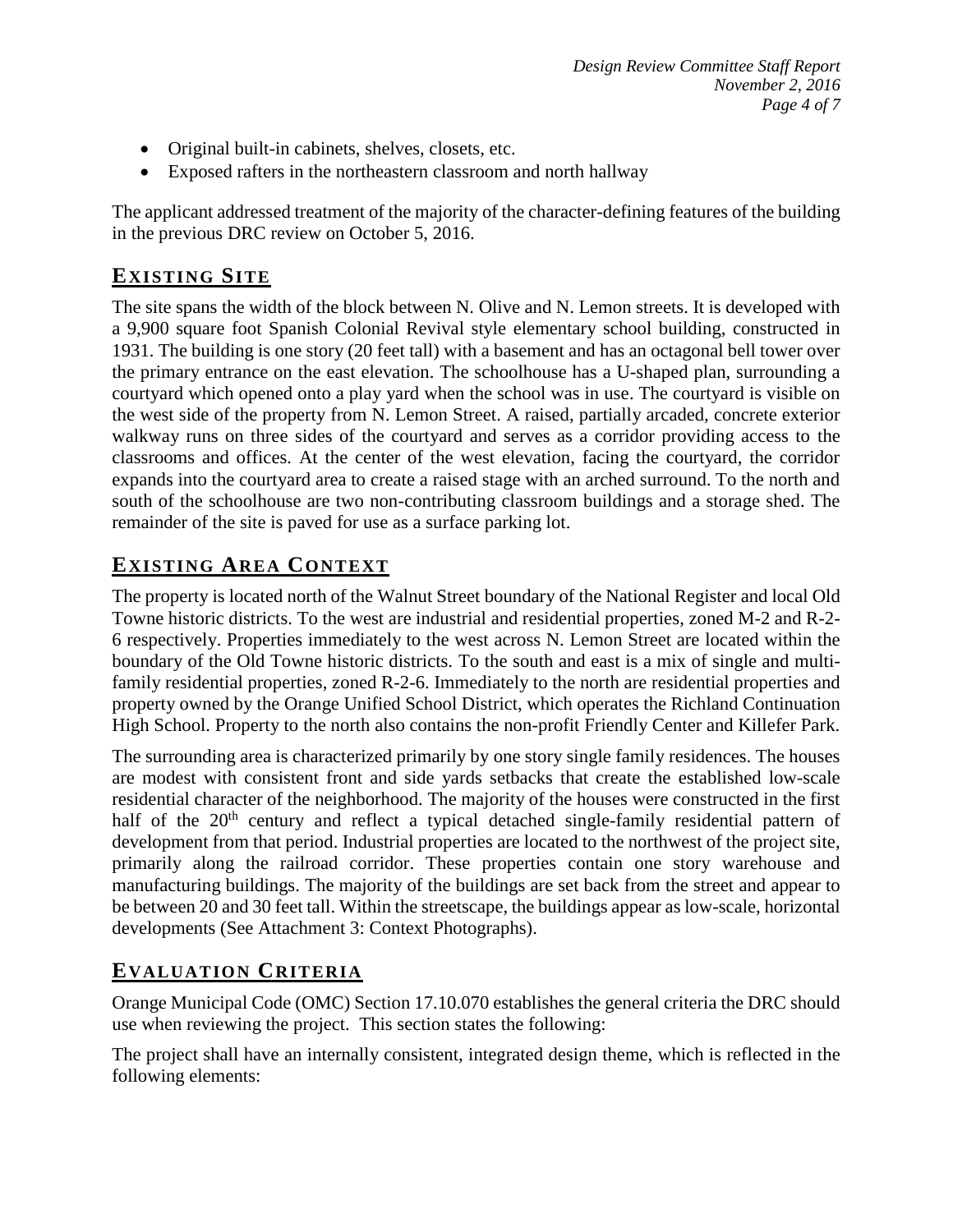#### 1. **Architectural Features**.

- a. The architectural features shall reflect a similar design style or period.
- b. Creative building elements and identifying features should be used to create a high quality project with visual interest and an architectural style.

#### 2. **Landscape**.

- a. The type, size and location of landscape materials shall support the project's overall design concept.
- b. Landscaping shall not obstruct visibility of required addressing, nor shall it obstruct the vision of motorists or pedestrians in proximity to the site.
- c. Landscape areas shall be provided in and around parking lots to break up the appearance of large expanses of hardscape.
- 3. **Signage**. All signage shall be compatible with the building(s) design, scale, colors, materials and lighting.
- 4. **Secondary Functional and Accessory Features**. Trash receptacles, storage and loading areas, transformers and mechanical equipment shall be screened in a manner, which is architecturally compatible with the principal building(s).

For the purposes of the California Environmental Quality Act (CEQA), the property is considered to be a historical resource, because it is separately designated in the National Register. Under CEQA, the project must be evaluated for potential impacts to the historical resource. A project that may cause a substantial adverse change in the significance of the historical resource may have a significant effect on the environment. Projects that are found to be in conformance with the *Secretary of the Interior's Standards for the Treatment of Historic Properties* are generally considered to have a less than significant impact on the historical resource.

The property is located across N. Lemon Street from the boundary of the Old Towne historic districts. Modest single-family residences within the historic districts face the project site. The historic districts are also historical resources for the purposes of CEQA, and the project must be evaluated for potential indirect and cumulative impacts to the character and significance of the historic districts. In addition, separate from the issues of potential impacts to historical resources, the project must be evaluated for potential impacts to the aesthetics of the existing neighborhood.

# **ANALY SIS/STATEMENT OF THE ISSUES**

Staff is requesting the DRC provide comments on the site plan, mass, scale, design and materials of the revised project, the project's conformance with the *Secretary of the Interior's Standards for the Treatment of Historic Properties (Secretary's Standards)*, and its compatibility with the surrounding neighborhood.

At the DRC review on October 5, 2016, the Committee commented that the revised site plan with the view of the historic school courtyard from N. Lemon Street was an improvement to the project's compatibility with the historic resources on site and in the surrounding neighborhood. The DRC requested that the applicant increase the setbacks of the buildings on N. Lemon Street and reduce the size of the new construction, including the appearance of mass in relation to the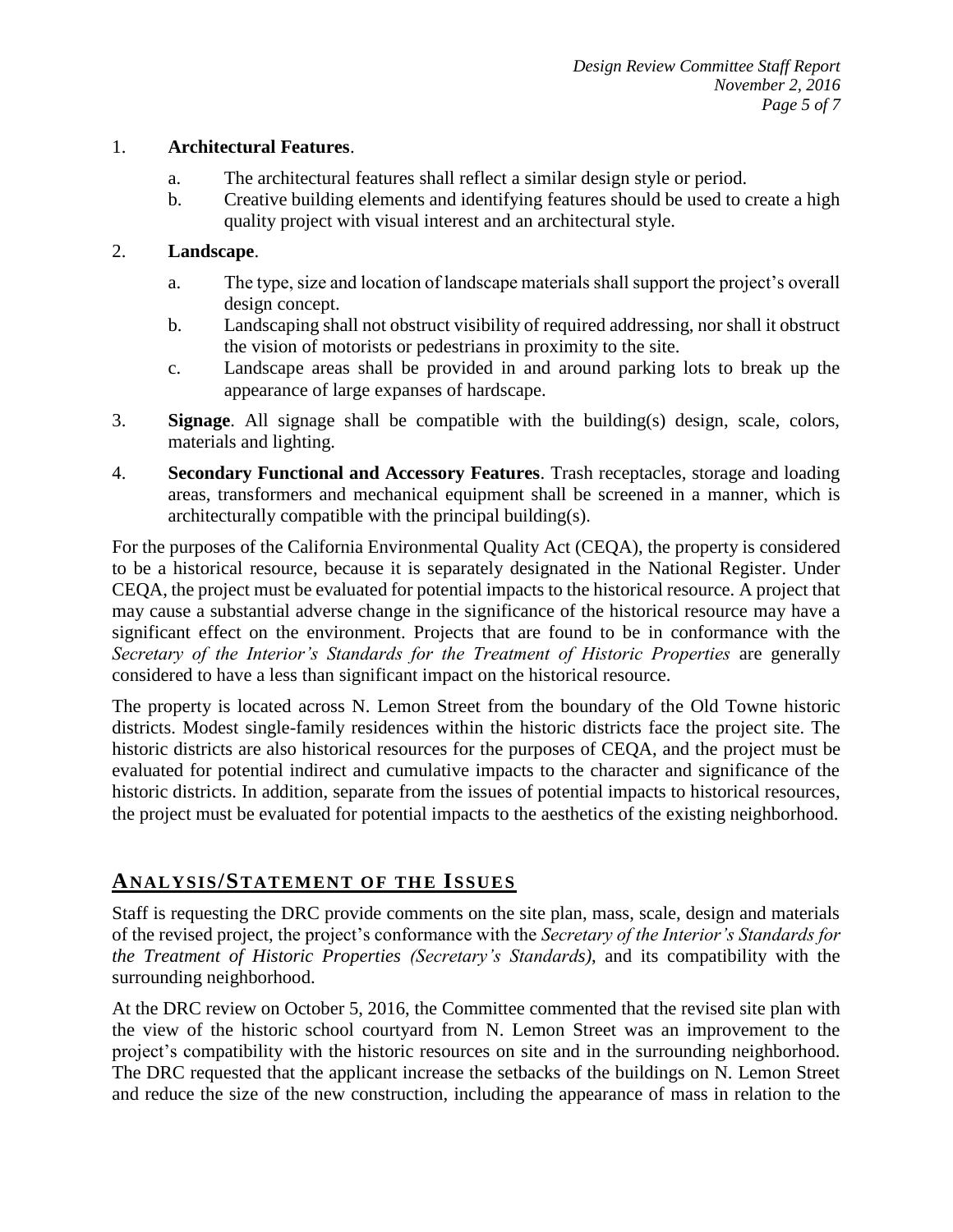historic school and the surrounding properties. The DRC also requested the applicant consider the privacy of adjacent properties, particularly for the residential properties to the northeast.

In response, the applicant reduced the height of the largest new building to 47 feet and five stories. The setbacks from N. Lemon Street were increased from 8 feet to between 12 and 20 feet. The upper fifth story of the largest building was also inset from the Lemon Street elevation by an additional 17 feet. The roof forms on the majority of the new construction have also been revised to flat roofs to allow additional habitable area in the smaller three story buildings. The site plan, with the view corridor at the center of the site, remains largely unchanged from the previous review, aside from the building setbacks.

Staff agrees that the proposed new construction is an improvement on the prior design; however, it remains a proposal for a large building in a neighborhood that is primarily low-scale development. Staff recommends that the largest building remains incompatible with the historic school or the neighborhood of primarily single story small residences. The DRC commented at the review on October 5, 2016 that typically a project with only three story buildings in this context would be a challenge to make compatible with the surrounding neighborhood. Staff recommends that while the applicant has addressed some of the DRC's concerns with compatibility, the project remains out of scale with the historic school and the neighborhood. The articulation of the building mass does not reflect the typical pattern of modest houses on N. Lemon or N. Olive streets. The building also does not reflect the mass and scale of the larger industrial buildings to the northwest of the property, as it is substantially taller and closer to the sidewalk than those nearby warehouse and manufacturing buildings. The proposal also does not address the privacy of adjacent properties, particularly on the interface at the northeast side of the project. Staff recommends that the new construction will substantially change the character of N. Lemon Street.

Staff requests that the DRC provide comments on the revisions to the size, mass, scale and design of the new construction, its interface with the surrounding single and multi-family residences and industrial properties, and compatibility with the neighborhood.

# **ATTACHMENTS**

- 1. Vicinity Map
- 2. Site Photographs
- 3. Context Photographs
- 4. Draft DRC Minutes, October 5, 2016
- 5. DRC Minutes, August 17, 2016
- 6. DRC Minutes, September 2, 2015
- 7. National Register of Historic Places designation for Killefer School
- 8. National Park Service guidance on rehabilitation and the *Secretary's Standards*
- 9. LSA Killefer Square Historical Resources Impacts Assessment, July 2016 (addressing earlier preliminary review project)
- 10. LSA Memorandum, dated October 21, 2016 (addressing current preliminary review project)
- 11. Plans, date stamped October 17, 2016